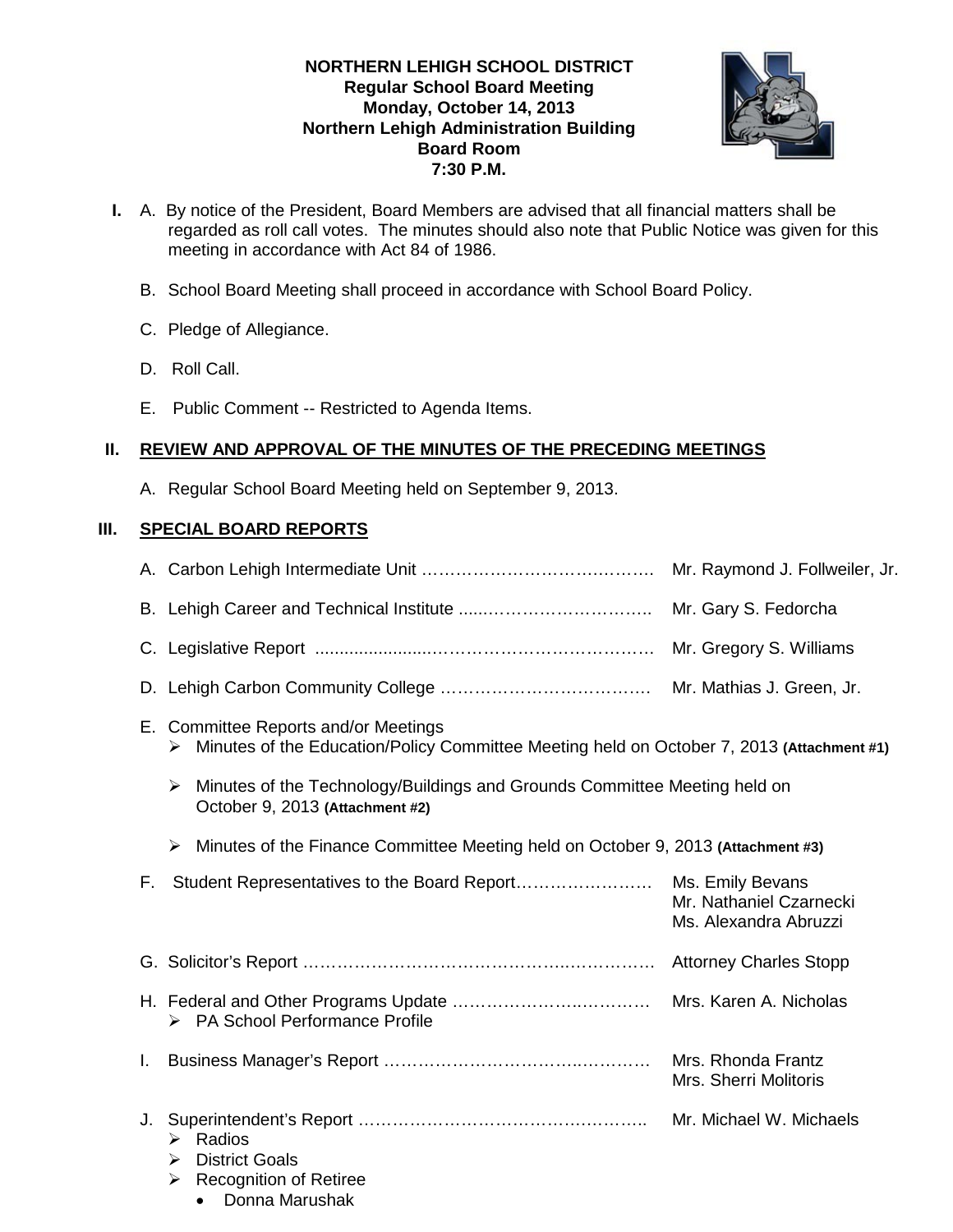$=$ 

K. An executive session will be held at 7:00 p.m. in the Administration Office Conference Room

# **IV. PERSONNEL**

#### A. Appointment – Instructional

| 1. Samantha Sontag<br>Assignment:                                                       | <b>Temporary Vacancy Replacement</b><br>Senior High School Integrated Science Teacher<br>replacing an employee on family medical leave      |  |
|-----------------------------------------------------------------------------------------|---------------------------------------------------------------------------------------------------------------------------------------------|--|
| Salary:                                                                                 | Substitute Teacher Rate Days 1-30; Day 31 and beyond<br>\$45,200 prorated (Step 1 Bachelors on the 2013-2014<br><b>CBA Salary Schedule)</b> |  |
| Effective:                                                                              | On or about October 15, 2013                                                                                                                |  |
| <b>Termination Date:</b>                                                                | Upon return of Full Time Teacher                                                                                                            |  |
| 2. Michelle Krill                                                                       | <b>Temporary Vacancy Replacement</b>                                                                                                        |  |
| Assignment:                                                                             | Half Time Kindergarten Music/Library/Technology                                                                                             |  |
|                                                                                         | <b>Education Teacher at Peters Elementary School</b>                                                                                        |  |
|                                                                                         | replacing an employee on family medical leave.                                                                                              |  |
| Salary:                                                                                 | Substitute Teacher Rate Days 1-30; Day 31 and beyond                                                                                        |  |
|                                                                                         | \$22,600* prorated (Step 1 Bachelors on the 2013-2014                                                                                       |  |
|                                                                                         | <b>CBA Salary Schedule)</b>                                                                                                                 |  |
| Effective:                                                                              | August 21, 2013                                                                                                                             |  |
| Termination Date:                                                                       | On or about November 4, 2013                                                                                                                |  |
| *This amount is half of the Step 1B Salary on the CBA Salary Schedule which is \$45,200 |                                                                                                                                             |  |

# B. Appointment – Non-Instructional

| Melanie Mohr                                         |                                                          |  |
|------------------------------------------------------|----------------------------------------------------------|--|
| Assignment:                                          | Middle School Cook's Helper replacing Robert Wetzel      |  |
|                                                      | who resigned                                             |  |
| Salary:                                              | \$9.00 Per Hour/2.5 Hours Per Day/5 Days Per Week        |  |
|                                                      | up to 180 Student Days per year plus additional cleaning |  |
|                                                      | days as needed (2013-2017 Educational Support Personnel  |  |
|                                                      | CBA)                                                     |  |
| Effective:                                           | October 15, 2013                                         |  |
| *60 Day probationary period ending December 13, 2013 |                                                          |  |

2. Debi Hollenbach

| Assignment: | Administrative Secretary to Assistant Superintendent and |
|-------------|----------------------------------------------------------|
|             | Director of Special Education replacing Kathy Tschudy    |
|             | who retired.                                             |
| Salary:     | \$30,000 (prorated for the 2013-2014 school year)        |
| Effective:  | October 7, 2013                                          |
|             | *60 Day probationary period ending December 5, 2013      |

# C. Change of Status - Non-Instructional

| Alice Christman |                                       |
|-----------------|---------------------------------------|
| From:           | Part Time Middle School Cook's Helper |
| To∹             | Full Time Middle School Cook's Helper |
| Salary          | No Change in Salary                   |
| Effective:      | September 10, 2013                    |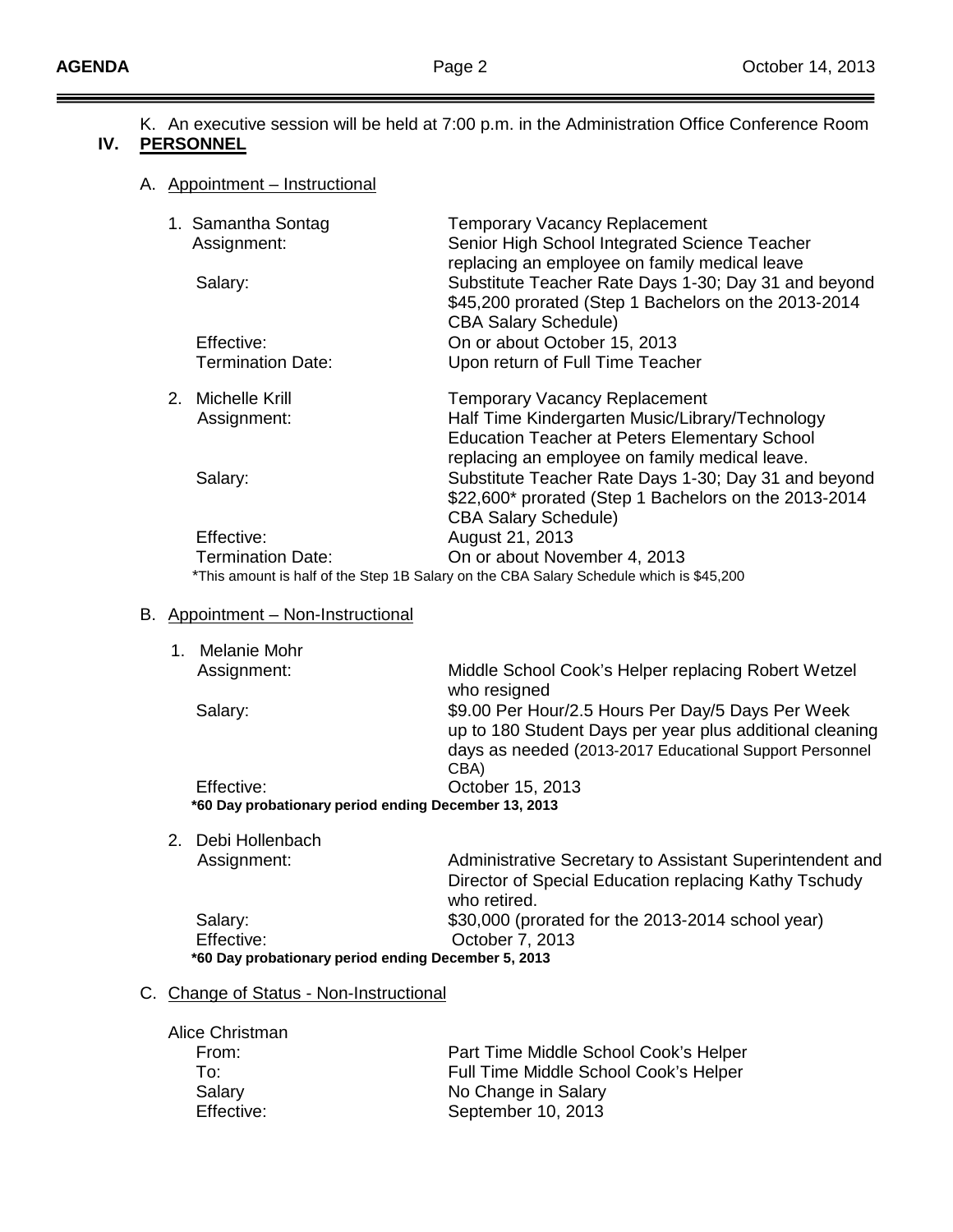D. Administrative Transfer - Non-Instructional

| Diana Beltran |                                                                |
|---------------|----------------------------------------------------------------|
| From:         | Middle School Office Aide                                      |
| To∵           | Slatington Elementary Office Aide replacing Debi<br>Hollenbach |
| Salary:       | No change in salary                                            |
| Effective:    | October 7, 2013                                                |
|               |                                                                |

#### E. Family Medical Leave

- 1. Approve the request of employee #6666 to extend her Family Medical Leave. She is requesting five more weeks beginning on September 30, 2013 and ending on Friday, November 1, 2013. Employee plans to return to her current teaching position on or about November 4, 2013.
- 2. Approve the request of employee #6908 to take a Family Medical Leave beginning on or about December 9, 2013, for the birth of his first child. Employee will be using ten (10) accumulated sick days. Employee plans to return to his current teaching position on or about January 6, 2014.
- 3. Approve the request of employee #6882 to take a Family Medical Leave beginning on or about October 15, 2013 for the birth of her child. Employee will be using thirty one accumulated sick days in conjunction with her family medical leave. Employee plans to return to her current teaching position on or about January 20, 2014.

## F. Salary Adjustments

- 1. Approve a salary increase of \$750.00 for Shelly Pender substitute teacher caller for the district effective for the 2013-2014 school year. Mrs.Pender has been employed as the substitute teacher caller since August 2007 and has not received an increase in salary since 2008. She has also had to assume additional responsibilites associated with the new health care law and tracking of information. Her new salary will be \$8,750 per year.
- 2. Approve the following individuals for salary increases from \$8.50 per Hour to \$9.00 per Hour effective September 10, 2013 in accordance with the 2013-2017 Educational Support Personnel Collective Bargaining Agreement:

Dima Hanna Jamie Kuhns

G. Co-Curricular Appointments 2013-2014

Ashlie Eckert SADD Advisor **\$ 568.97** 

H. Co-Curricular Volunteers 2013-2014

| Niccole Chirico                                        | <b>Assistant Softball Coach</b> |
|--------------------------------------------------------|---------------------------------|
| Melissa DeFrain                                        | <b>Assistant Softball Coach</b> |
| Kaitlyn Hoch*                                          | <b>Assistant Cheering Coach</b> |
| <b>Brian Schell</b>                                    | <b>Assistant Softball Coach</b> |
| Gary Warmkessel                                        | <b>Assistant Softball Coach</b> |
| * Pending Verification of Missing Personnel File Items |                                 |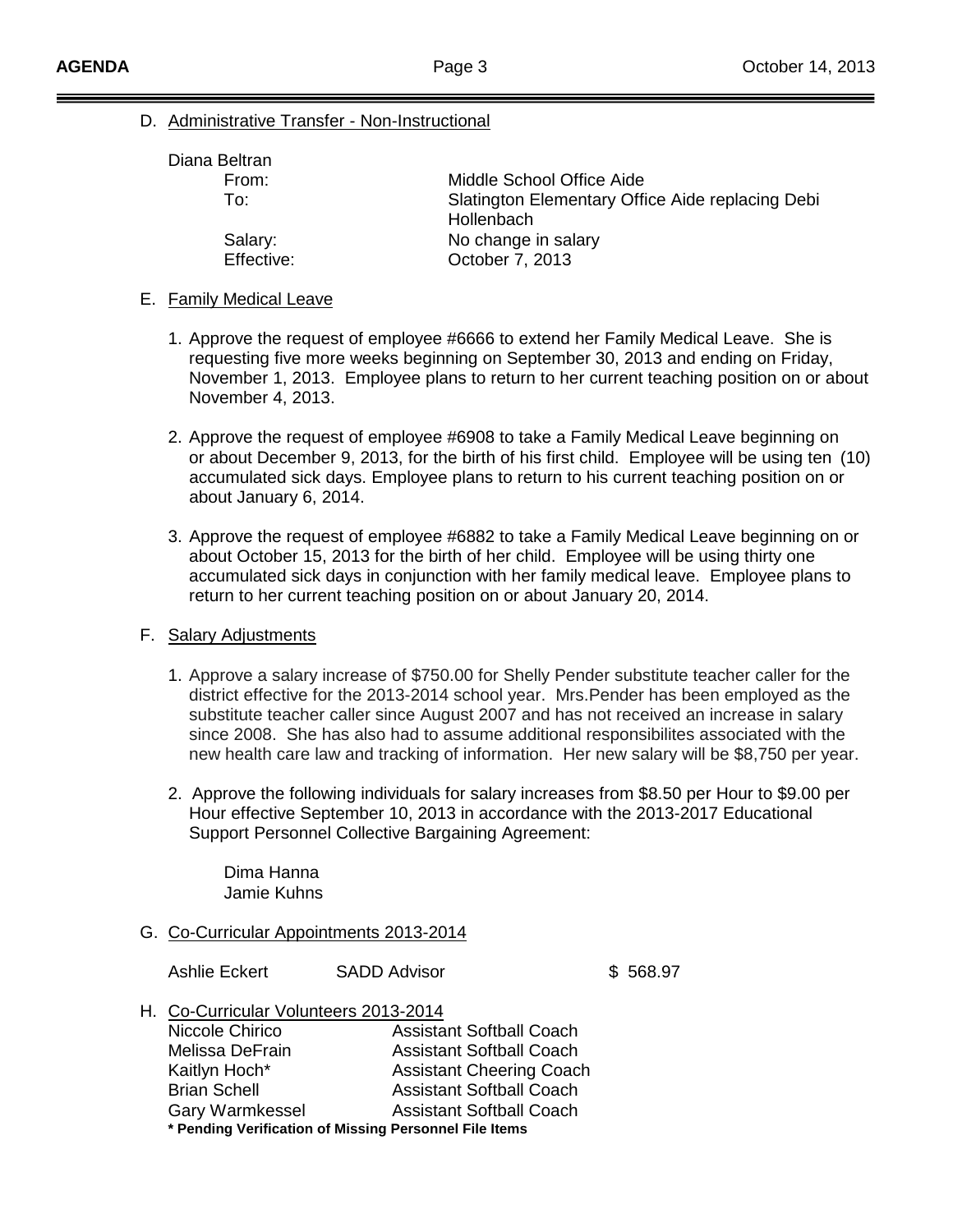#### I. Unpaid Volunteers

Approve the following unpaid volunteer aides in the Peters and/or Slatington Elementary school for the 2013-2014 school year.

Carolyn Ann Klutzaritz\* Janet McKelvey\* **\* Pending Verification of Missing Personnel File Items**

#### J. Substitute

1. Instructional

Approve the following substitute teachers for the 2013-2014 school year at the 2013-2014 substitute teacher rates as approved on the Supplementary Personnel Salary Schedule:

Rachel Carson\* - Elementary Lindsey Rae Graybill\* – Elementary **\*Pending Verification of Missing Personnel File Items**

#### 2. Non-Instructional

Approve the following individual as a substitute custodian, aide and cafeteria worker for the 2013-2014 school year at the 2013-2014 substitute rate as approved on the Supplementary Personnel Salary Schedule:

Lisa Gassler\*

Approve the following individual as a substitute secretary/aide and cafeteria worker for the 2013-2014 school year at the 2013-2014 substitute rate as approved on the Supplementary Personnel Salary Schedule:

Tammy Meckes\*

Approve the following individual as a substitute aide and cafeteria worker for the 2013- 2014 school year at the 2013-2014 substitute rate as approved on the Supplementary Personnel Salary Schedule:

Kimberly Ruland\*

Approve the following individual as a substitute custodian and maintenance worker for the 2013-2014 school year at the 2013-2014 substitute rate as approved on the Supplementary Personnel Salary Schedule:

Eric Schaner\* **\*Pending Verification of Missing Personnel File Items**

## **V. CONFERENCES**

A. Jennifer Butz – Lock Haven University - Integrating Standards: Forwarding Health Education Workshop – November 14-15, 2013 – Lock Haven, PA – Lodging, Meals, Travel Expenses, and Substitute Teacher Reimbursement to be paid from grant obtained by Lock Haven University. There is no expense to the district. **(Attachment #4)**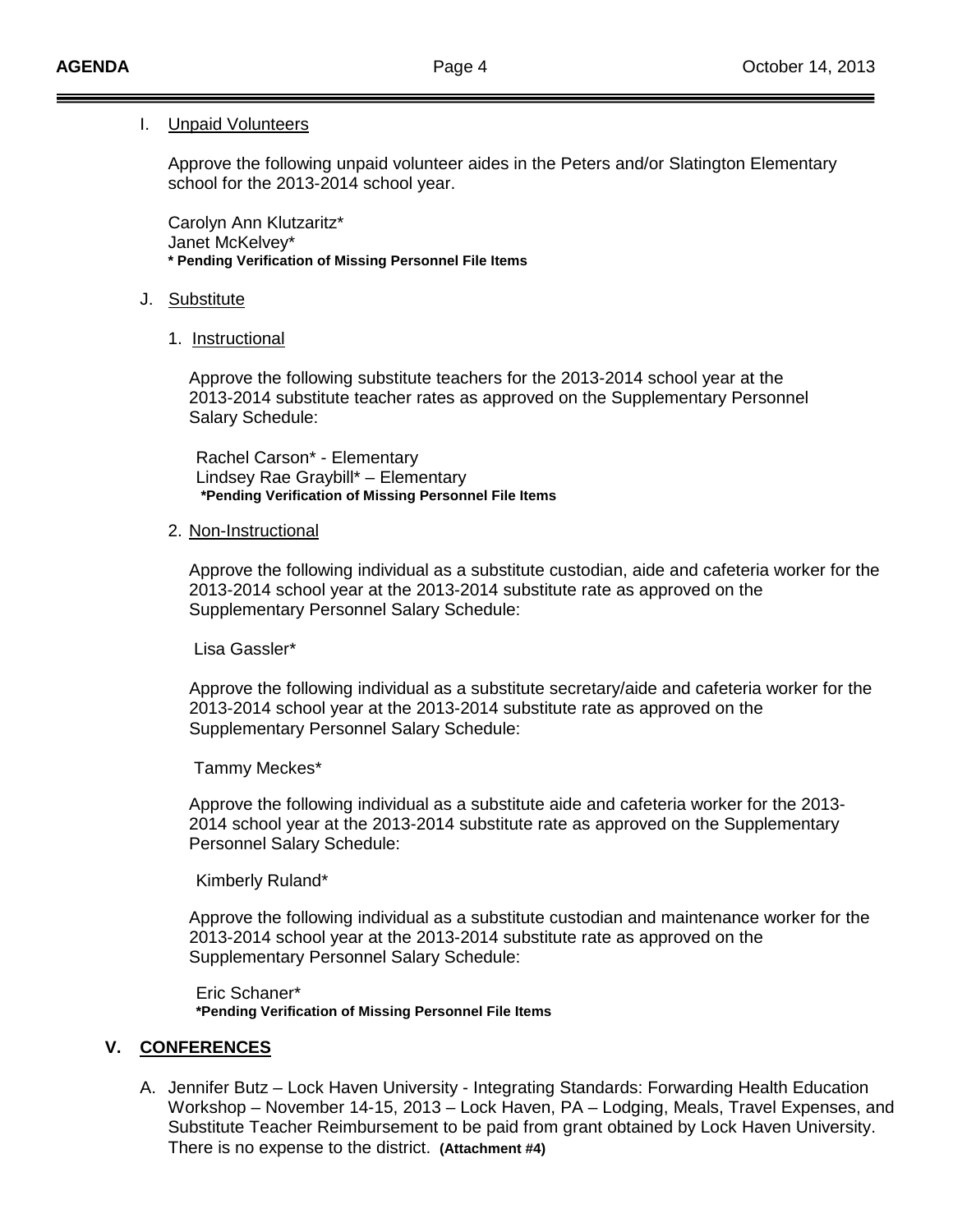B. Michelle Raber – Lock Haven University - Integrating Standards: Forwarding Health Education Workshop – November 14-15, 2013 – Lock Haven, PA – Lodging, Meals, Travel Expenses, and Substitute Teacher Reimbursement to be paid from grant obtained by Lock Haven University. There is no expense to the district. **(Attachment #5)**

# **VI. POLICY**

- A. Board Policy Second Reading
	- 1. Approve school board policy #113.2 Programs Behavior Support, as presented after second reading. **(Attachment #6)**
	- 2. Approve school board policy #113.4 Programs Confidentiality of Special Education Student Information, as presented after second reading. **(Attachment #7)**
	- 3. Approve school board policy #334 Administrative Employees Sick Leave, as presented after second reading. **(Attachment #8)**
	- 4. Approve school board policy #434 Professional Employees Sick Leave, as presented after second reading. **(Attachment #9)**
	- 5. Approve school board policy #534 Classified Employees Sick Leave, as presented after second reading. **(Attachment #10)**
- B. Grant permission, according to Board Policy #707, for the Northern Lehigh Marching Band to host the Chapter 2 Tournament of Bands Competition at the district stadium on Sunday, October 20, 2013. They anticipate participants will begin arriving by 8:00AM and the event will conclude around 8:00PM.
- C. Grant permission, according to Board Policy #707, for the Delaware and Lehigh National Heritage Corridor to use the district's parking lot facilities on Sunday, November 3, 2013 for the Delaware & Lehigh Heritage Marathon and Half Marathon. They anticipate participants will begin arriving by 6:00AM and the event will conclude around 2:30PM.
- D. Homebound Instruction

It is recommended that the Board of Education grant homebound instruction for a 12<sup>th</sup> grade student, Student No.1490095 for five hours per week, effective September 17, 2013 and continuing until approximately October 29, 2013.

## **VII. CURRICULUM AND INSTRUCTION**

- **VIII. OLD BUSINESS**
- **IX. NEW BUSINESS**

## **X. FINANCIAL**

- A. Approve the Following List of Bills:
	- 1. General Fund month of September & October 2013
	- 2. Capital Projects month of September 2013
	- 3. Food Service month of September 2013
	- 4. Refreshment Stand month of September 2013
- B. Approve the appointment of Statewide Tax Recovery as the delinquent per capita tax collector for the 2013-2014 school year.